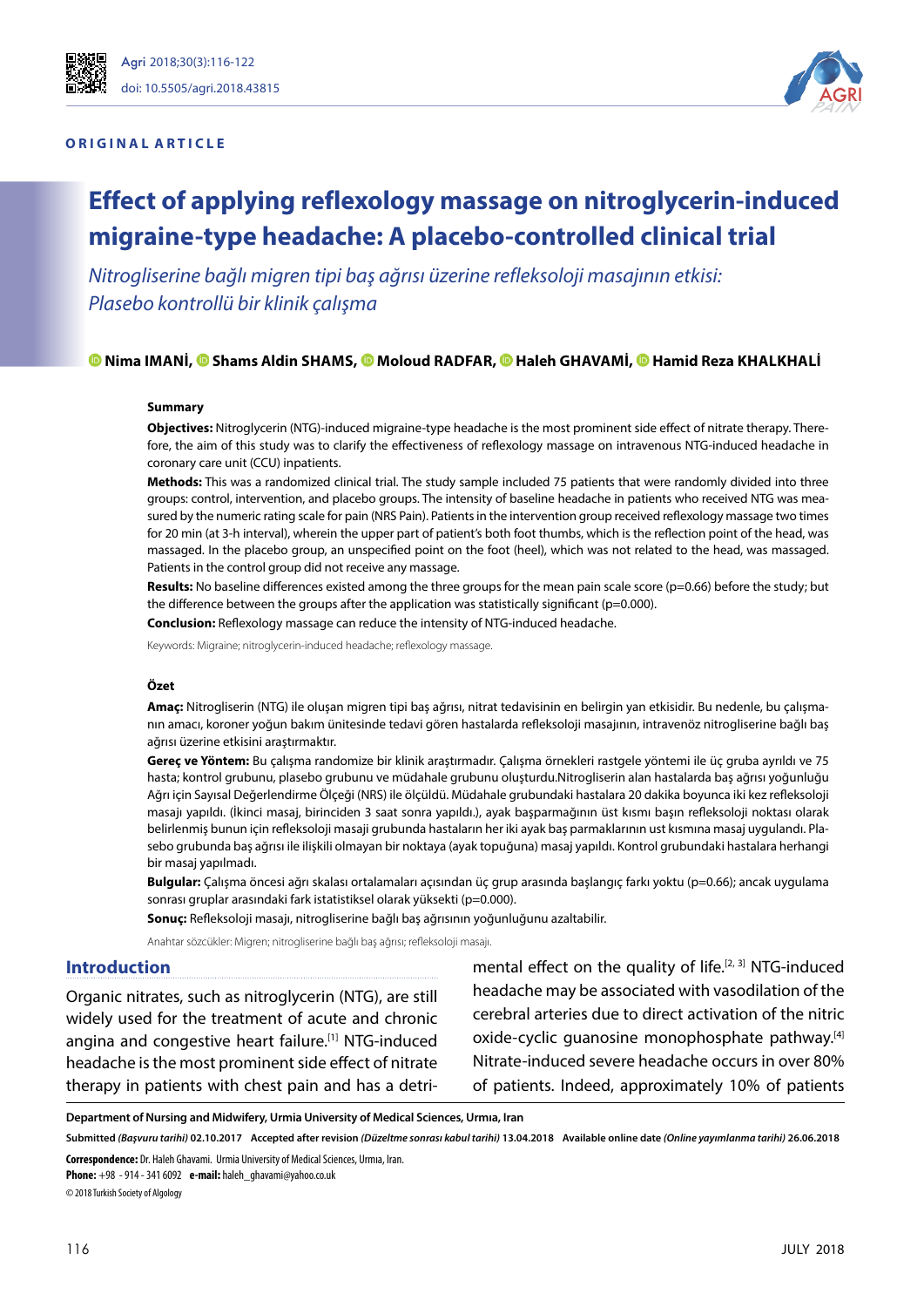cannot tolerate nitrate therapies due to unbearable headache.<sup>[5]</sup>

Reflexology is considered to be a type of complementary and alternative medicine (CAM). CAM refers to treatments used either as an adjunct to or instead of conventional medical care. The House of Lords Select Committee for Science and Technology has placed reflexology in group two, categorized as therapies used mostly to complement conventional medicine. Its popularity has increased in recent years because people are seeking more holistic ways to maintain good health and improve their well-being. [6,7] Reflexology is categorized as a system based on the massage of the feet which purports to have invisible lines connected vertically throughout the body to all organs, and that each organ has a corresponding place on the foot. Reflexology incorporates the use of specific pressure techniques to the feet, hands, or ears. It is one of the complementary therapies, which has been more commonly used in healthcare.[8]

Accordingly, this study evaluated the effectiveness of reflexology massage on intravenous NTG-induced headache in coronary care unit (CCU) inpatients. We hypothesized that reflexology massage reduces NTG-induced headache intensity.

# **Material and Methods**

# **Research setting and sample**

This was a randomized clinical trial study, and its Iranian Registry of Clinical Trials (IRCT) code is IRCT2015042922010N1. The study subjects included 75 males who were admitted in CCU of Urmia University of Medical Sciences, Urmia, Iran. The subjects were randomly divided into three groups: control, intervention, and placebo groups. We used a random numbers table to assign the participants who met all the criteria into the intervention, control, or placebo group in equal numbers.

# **Details of power calculations and sample size**

As there is no study on the effects of reflexology massage on migraine-type headache in CCU inpatients, the appropriate information was not available to calculate it. However, in the study on the effect of foot reflexology on sternotomy pain after coronary artery bypass graft surgery,<sup>[9]</sup> the mean intensity of pain after reflexology massage was 3.34±1.5 in the intervention group and  $5\pm1.9$  in the control group. Our sample size was calculated using the following formula:

$$
n = \frac{(s_1^2 + s_2^2)^2 (z_{1-\frac{\alpha}{2}} + z_{1-\beta})^2}{(\overline{x}_1 - \overline{x}_2)^2}
$$

$$
n = \frac{(1/96 + 0/84)^2 (1/5^2 + 1/9^2)}{(5-3/34)^2}
$$

Finally, we recruited 25 patients in each group for achieving 90% power to detect a difference in the intensity of headache at α level of 0.05. Thus, we registered a total of 75 patients (25 for each group).

# **Patient inclusion criteria**

CCU male inpatients on intravenous NTG, having full consciousness, not having any problems in their feet (especially in the fingers), not having any movement disorders, not received any reflexology massage to date, not using any neuromuscular blocking drug, and not consuming alcohol, opioids, or analgesics were included. Patients willing to and able to participate in reflexology massage were included. Furthermore, they were adult (age, 19–49 years) and were able to express their headache intensity based on the numeric rating scale for pain (NRS Pain).

# **Patient exclusion criteria**

Patients with diabetes (as diabetic neuropathy can led to bias in this study), those with physical/psychiatric impairment that would seriously impair their physical mobility, those who were suffering from severe diseases affecting their health (e.g., arthritis and multiple sclerosis), those who were unable to continue to participate in this study due to other reasons, and those with head trauma, migraine, or allergy to NTG were excluded.

# **Data collection and measures**

The data were obtained from the patient information form (a researcher-made form) and NRS Pain. The NRS is a measure of pain intensity in adults. Although various iterations exist, the most commonly used is the 11-item NRS. It is a segmented numeric version of the visual analog scale (VAS) in which a respondent selects a whole number (0–10)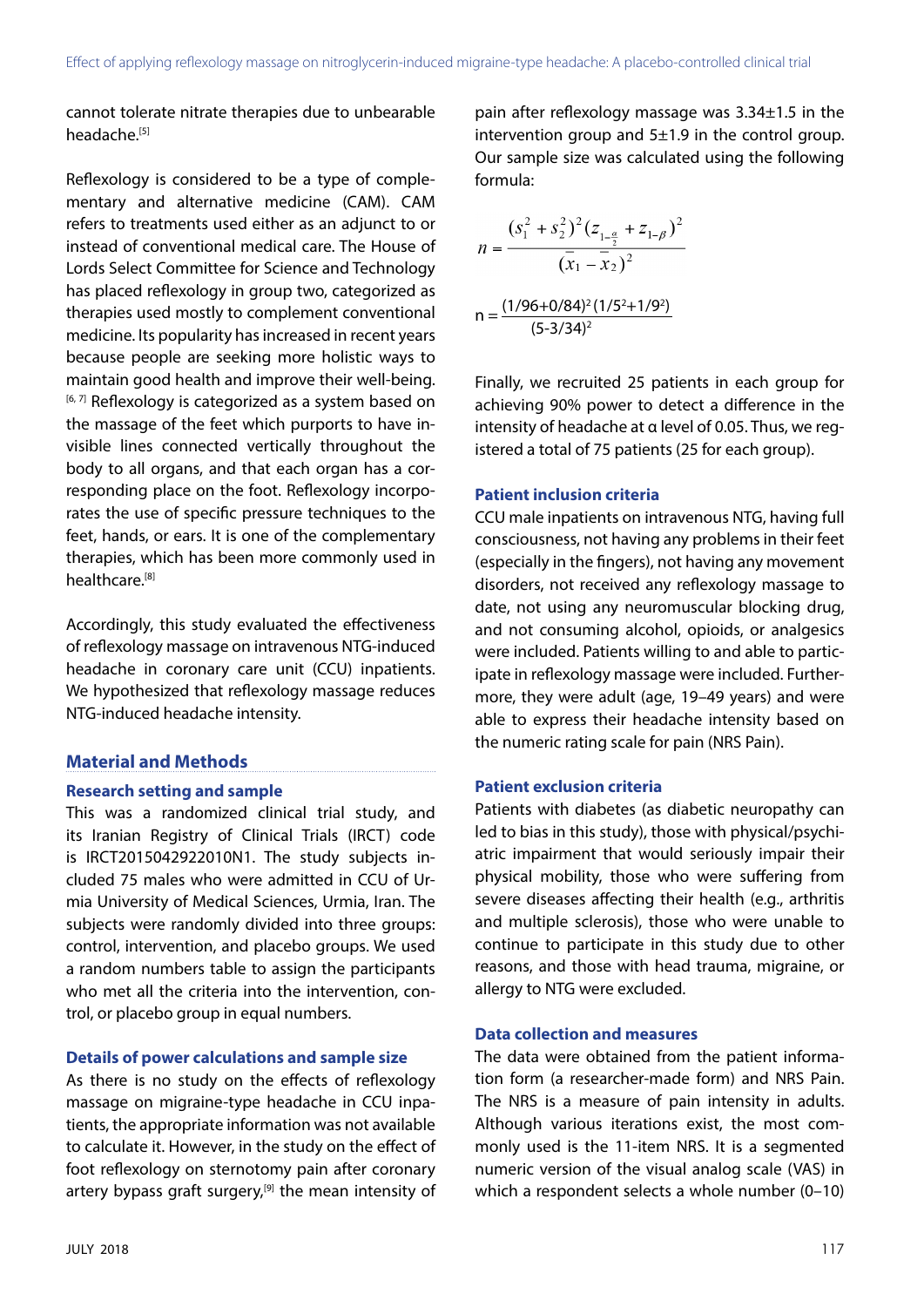that best reflects the intensity of his/her pain. It is anchored by terms describing pain severity. NRS Pain is a single 11-point numeric scale, with 0 representing no pain and 10 representing severe pain ("as bad as you can imagine" and "worst pain imaginable"). [10]

All the patients were asked to complete the patient information questionnaire before the intervention. NRS was administered three times: just before the intervention and two times after the reflexology massage in the intervention group.

# **Ethical considerations and procedures**

The study was approved by the Urmia University of Medical Sciences Ethics Committee (Ethical code of this study is IR.UMSU.REC 1394028). Participants were informed of the study, and consents were obtained. Also, the researcher had received a reflexology certification from an international reflexology academy before this study.

Initially, a total of 75males (according to the inclusion and exclusion criteria of the study) were randomized into three groups: the reflexology massage, placebo, and control groups. For randomization in this study, an independent researcher prepared random allocation cards using computer-generated random numbers. The allocator kept the original random allocation sequences at an inaccessible place and worked with a copy. Instead of the letters A, B, and C, he used the codes I, P, and C (I for intervention, P for placebo, and C for control) to avoid further confusion. He then continued randomization until 25 samples were allocated to each group of the study.

The patients in the placebo group received an ineffective massage (not reflexology massage) by the researcher to avoid any bias in the research related to researcher attendance at the study environment. Patients in the control group did not receive any massage. Patients in the reflexology massage group received the following manipulations: first, their feet were cleaned with a wet towel. Then, foot reflexology massage based on the Ingham method of reflexology was applied by the researcher. The patients' heel was held with the left hand by the researcher, and reflexology massage was given on points known as brain points (upper part of the thumb) for 10 min on each foot. The researcher applied continuous and uniform pressure in the upper part of the thumb of the patients' foot using his right hand thumb.

In the placebo group, all the above procedures were performed, but instead of patients' thumb of the foot, an unspecified point on the foot (heel), which is not related to the head, was pressured by the researcher.

As reflexology massage is a process for achieving better outcomes, it has to be repeated. Therefore, for better results in headache management, the second intervention was performed 3 h after the first intervention, and the massage was repeated again in the same way mentioned above for both the reflexology and placebo groups.

The data were obtained from the patient information form and NRS Pain which was completed three times, just before the intervention and two times after the intervention in all the groups. The data were calculated and analyzed.

# **Statistical procedures**

The Statistical Package for Social Sciences (SPSS) software, version 21, was used for statistical analysis. The numbers are shown as percentage and average for identifying characteristics of patients. The chi-square, one-way ANOVA, and repeated measurement tests were used for evaluating the statistical significance in the sociodemographic data, medical characteristics, and headache intensity in the three groups before the study and two times after the intervention. Results were accepted at the confidence interval of 95% and statistical significance level of p<0.05.

# **Results**

# **Demographic or medical characteristics**

Patients included in the study were compared for variables, such as age, marital status, education level, employment status, smoking, and chronic headache that might affect the results of the research. No baseline differences existed between the three groups for either demographic or medical characteristics (p>0.05, Table1).

# **Headache intensity**

Headache intensity was statistically similar (p=0.66) between the three groups just before the inter-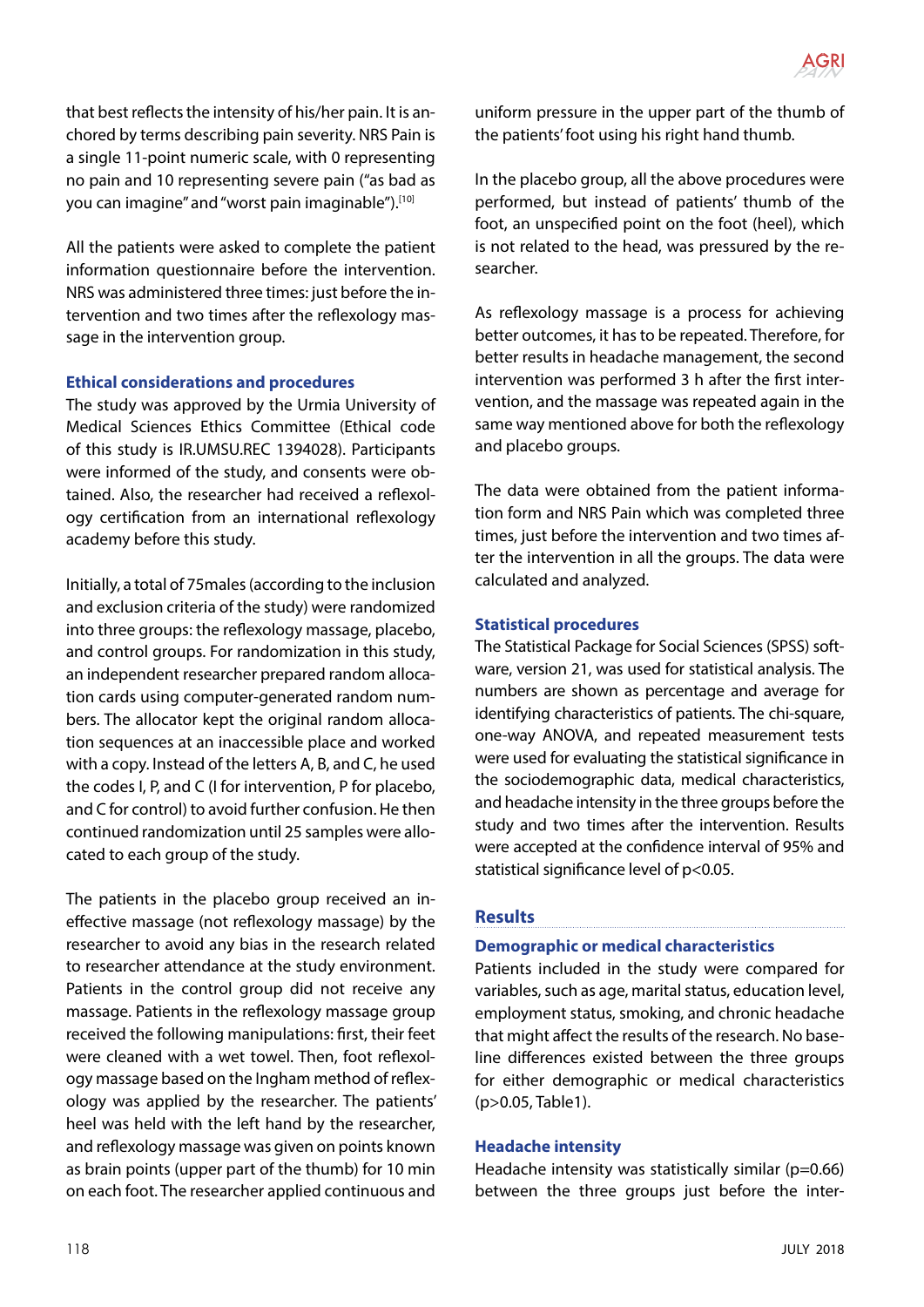|                             | Reflexology massage (n=25) |      | Placebo (n=25) |    | Control (n=25) |    |              |
|-----------------------------|----------------------------|------|----------------|----|----------------|----|--------------|
| <b>Characteristics</b>      | $\mathbf n$                | $\%$ | $\mathbf n$    | %  | $\mathbf n$    | %  |              |
|                             |                            |      |                |    |                |    | $F = 0.01$   |
|                             |                            |      |                |    |                |    | $df1=2$      |
|                             |                            |      |                |    |                |    | $df2=72$     |
|                             |                            |      |                |    |                |    | p=0.98       |
| Age (Mean ±SD)              | $62 + 1.2$                 |      | $62.6 \pm 1.2$ |    | $62.1 \pm 1.2$ |    |              |
| <b>Marital status</b>       |                            |      |                |    |                |    |              |
| Single                      | $\mathsf{3}$               | 12   | 5              | 20 | $\overline{3}$ | 12 | $X^2 = 0.85$ |
|                             |                            |      |                |    |                |    | $df=2$       |
|                             |                            |      |                |    |                |    | $p=0.68$     |
| Married                     | 22                         | 88   | 20             | 80 | 22             | 88 |              |
| Level of education          |                            |      |                |    |                |    |              |
| Illiterate                  | 6                          | 24   | 5              | 20 | 6              | 24 | $X^2 = 0.66$ |
| High school                 | 16                         | 64   | 15             | 60 | 15             | 60 | $df = 4$     |
| University                  | $\overline{3}$             | 12   | 5              | 20 | $\overline{4}$ | 16 | $p=0.95$     |
| <b>Working Status</b>       |                            |      |                |    |                |    |              |
| Goverment                   | 11                         | 44   | 10             | 40 | 10             | 40 |              |
| employee                    |                            |      |                |    |                |    | $X^2 = 1.16$ |
| Retired                     | $\overline{4}$             | 16   | 3              | 12 | 5              | 20 | $df=6$       |
| Workless                    | $\overline{4}$             | 16   | 5              | 20 | 3              | 12 | p=0.97       |
| Private sector employee     | 6                          | 24   | $\overline{7}$ | 28 | $\overline{7}$ | 28 |              |
| Smoking history             |                            |      |                |    |                |    |              |
| Yes                         | 11                         | 44   | 8              | 32 | 10             | 40 | $X^2 = 0.78$ |
| No                          | 14                         | 56   | 17             | 68 | 15             | 60 | $df=2$       |
|                             |                            |      |                |    |                |    | $p=0.67$     |
| History of chronic headache |                            |      |                |    |                |    |              |
| Yes                         | $\mathbf{1}$               | 4    | $\overline{2}$ | 8  | $\mathbf{1}$   | 4  | $X^2 = 0.52$ |
| No                          | 24                         | 96   | 23             | 92 | 24             | 96 | $df=2$       |
|                             |                            |      |                |    |                |    | $p=0.76$     |

**Table 1.** Sociodemographic and medical characteristics of the groups (n=75)

F=F test in the analysis of variance (ANOVA); d.f=degree of freedom;  $X^2$ =Chi-square test.

vention (after receiving intravenous NTG; Table 2), but the differences were statistically significant after the intervention (p=0.000; Table 4). The results showed reduced intensity of headache in the reflexology massage group comparted with the two other groups after the intervention (Tables 3 and 4).

In Table 4 (on the intensity of headache), three effects have been tested:

**A. Interaction between time and intervention:** The statistical test indicated that the interaction between time and intervention from the first to second intervention was significant on the mean of headache intensity (p=0.000), and pain intensity decreased with time.

**B. Main effect of time:** There was a statistically significant difference in the mean of headache intensity at different times (p=0.000).

**C. Main effect of intervention:** The main purpose of this research was to investigate this effect. ANOVA results showed that the mean headache intensity in the first to second intervention significantly differed between the reflexology massage, placebo, and con-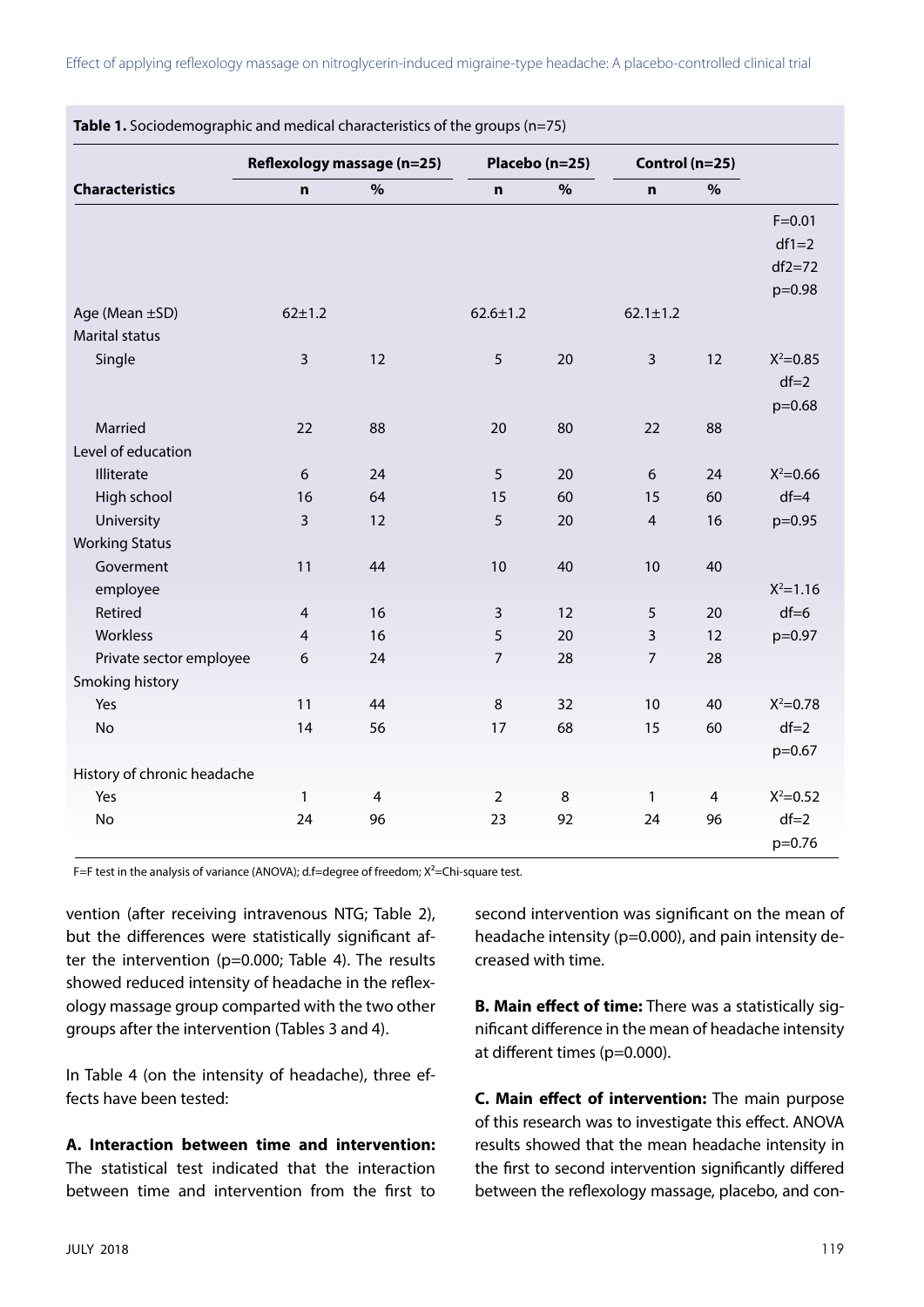

**Table 2.** Comparison of mean and standard deviation of headache intensity in each of the studied groups just before the intervention (after intravenous NTG injection)

| <b>Headache intensity</b>    | Reflexology<br><b>Massage Group</b><br>(Mean±SD) | <b>Placebo Group</b><br>(Mean $\pm$ SD) | <b>Control Group</b><br>(Mean±SD) | <b>One-way ANOVA</b><br><b>Results</b> |
|------------------------------|--------------------------------------------------|-----------------------------------------|-----------------------------------|----------------------------------------|
| Just before the intervention | $7.2 \pm 1.7$                                    | 7±1.4                                   | $6.8 \pm 1.5$                     | $F = 0.41$                             |
|                              |                                                  |                                         |                                   | $df1=2$                                |
|                              |                                                  |                                         |                                   | $df2=72$                               |
|                              |                                                  |                                         |                                   | $p=0.66$                               |

F= F test in the analysis of variance (ANOVA); d.f = degree of freedom.

**Table 3.** Comparison of mean and standard deviation of headache intensity in each of the studied groups in the first, second, and third measurements

| Group       | Mean and standard deviation of headache intensity     |                                                              |                                                              |  |  |  |
|-------------|-------------------------------------------------------|--------------------------------------------------------------|--------------------------------------------------------------|--|--|--|
|             | <b>First measurement</b><br>(before the intervention) | <b>Second measurement</b><br>(first time after intervention) | <b>Third measurement</b><br>(second time after intervention) |  |  |  |
| Reflexology | $7.2 \pm 1.7$                                         | 5±1.4                                                        | 3±1.2                                                        |  |  |  |
| Placebo     | $7 + 1.4$                                             | $6.6 \pm 1.3$                                                | $6.4 \pm 1.2$                                                |  |  |  |
| Control     | $6.8 \pm 1.5$                                         | $7.4 \pm 1.1$                                                | $7.2 \pm 1.5$                                                |  |  |  |

| Table 4. Analysis of measured headache intensity |  |
|--------------------------------------------------|--|
|                                                  |  |

| <b>Headache intensity</b>   | <b>Total squared</b> | Degree of      | Average       | F     | p                        | <b>Partial</b>     |
|-----------------------------|----------------------|----------------|---------------|-------|--------------------------|--------------------|
|                             | error                | freedom        | squared error |       |                          | <b>Eta Squared</b> |
| Main effect of time         | 80.88                | 2              | 40.44         | 28.92 | 0.001                    | 0.287              |
| Interaction of time with    | 149.11               | $\overline{4}$ | 37.27         | 26.66 | 0.000                    | 0.425              |
| reflexology intervention    |                      |                |               |       |                          |                    |
| Component of time           | 201.33               | 144            | 1.39          |       |                          |                    |
| effect error                |                      |                |               |       |                          |                    |
| Main effect of intervention | 58.74                | $\mathcal{P}$  | 29.37         | 27.5  | 0.001                    | 0.423              |
| Component of intervention   | 76.88                | 72             | 1.068         |       | $\overline{\phantom{a}}$ |                    |
| effect error                |                      |                |               |       |                          |                    |

F= F test in the analysis of variance (ANOVA).

trol groups (p=0.000), indicating that reflexology massage was effective in reducing headache intensity.

# **Discussion**

This randomized controlled trial study was planned to clarify the effectiveness of reflexology massage on intravenous NTG-induced headache in CCU male inpatients. Our study findings supported our priori hypothesis that reflexology massage reduces NTGinduced headache intensity.

Numerous studies have indicated that reflexology massage can improve physical functioning, quality of life, and disease-related symptoms, such as back pain, seizure frequency, fatigue, anxiety, nausea, vomiting, and retching.<sup>[9, 11-19]</sup>

In our study, headache intensity after receiving intravenous NTG was statistically similar between the three groups before the reflexology intervention, but the differences were statistically significant after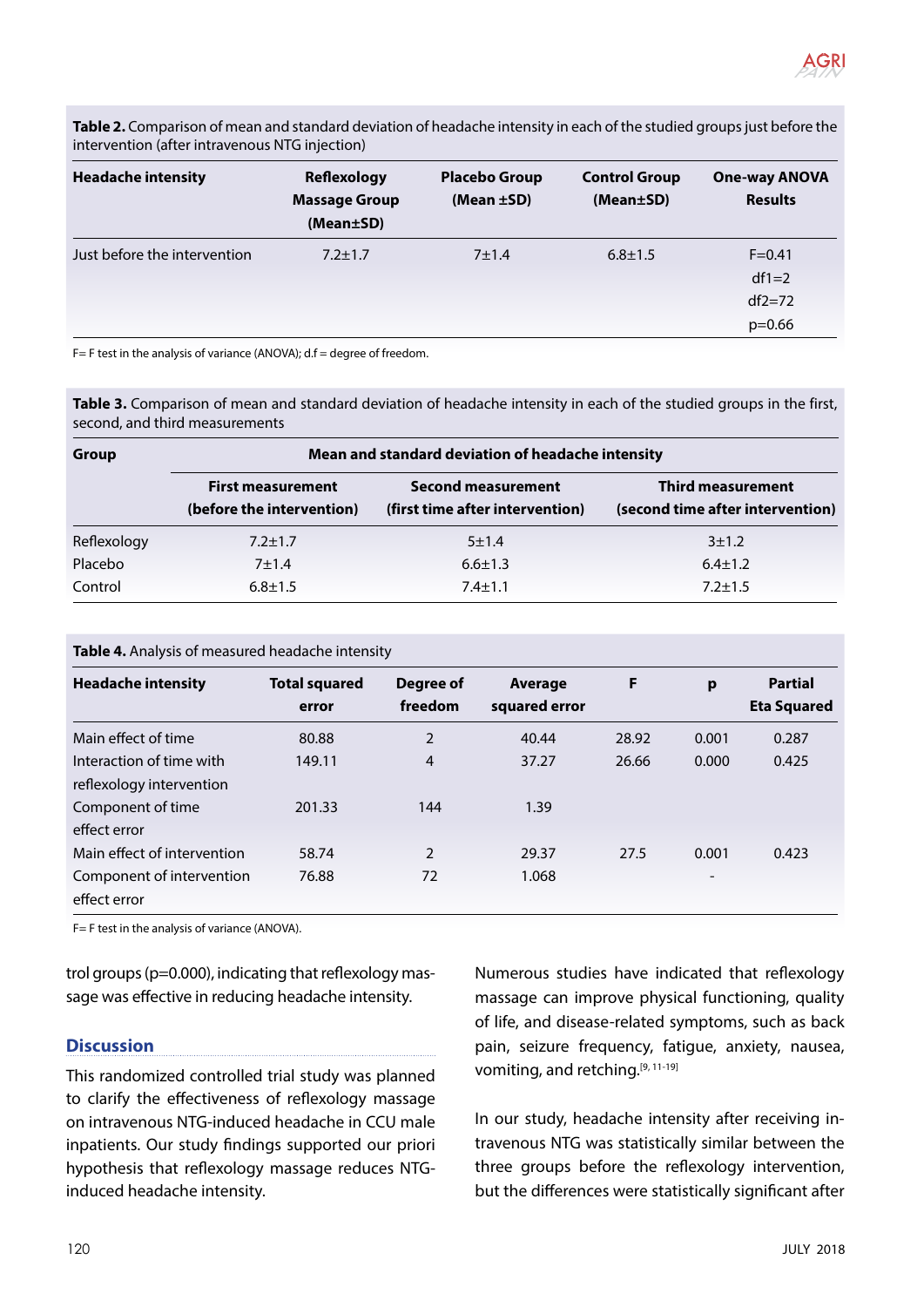the intervention. The results showed reduced intensity of headache in the reflexology massage group compared with the other two groups after the reflexology intervention. Headache intensity in the reflexology group was decreased to  $5\pm1.4$  at the first measurement and to 3±1.2 at the second measurement from the baseline score of 7.2±1.7. The headache intensity in the control group was 6.8±1.5 at baseline and increased to 7.4±1.1 at the first measurement and 7.2±1.5 at the second measurement. On the other hand, headache intensity in the placebo group was 7±1.4 at baseline, 6.6±1.3 at the first measurement, and 6.4±1.2 at the second measurement.

Similar to our study, as a nonpharmacological treatment for headache, NICE has published guidelines regarding the use of vagus nerve stimulation for the management of cluster headache and migraine in March 2016. The aim was to stimulate the cervical branch of the vagus nerve to relieve pain and reduce the frequency of attacks of migraine and cluster headache. A handheld device is used, and two stimulators are placed in front of the sternocleidomastoid muscle over the carotid artery. The patient is able to control the stimulation strength and should increase it slowly until he feels muscle contractions under the skin and continue stimulation for approximately 90s. It has been found to be effective in treating acute attacks and as prophylaxis between attacks.[20]

Furthermore, our study was consistent with the research carried out by Launsø et al.<sup>[21]</sup> on the application of reflexology massage for headache in 220 patients with migraine and/or tension headache from 1993 to 1994 to evaluate which patients with headache underwent a course of reflexology massage, why patients sought reflexology massage, what were the previous experiences of patients on medications for headache, and whether patients achieved favorable outcomes from reflexology massage. Their results showed that at 3-month followup, 81% of patients reported that they benefited from reflexology massage or that their headache problems were cured. Also, 19% of those who had formerly taken drugs to manage their headaches were able to discontinue the drugs following reflexology massage. The study concluded that reflexology massage results in the improvement of the general well-being, energy level, ability to interpret their own body signals, and ability to understand the reasons for headache.

## **Limitations**

It is important to note the limitations of this study, such as relatively small sample size.

## **Conclusion**

This study showed that CCU male inpatients with intravenous NTG-induced migraine-type headache may show reduction in their headache intensity by participating in reflexology massage programs. Furthermore, this simple, effective, comfortable, and low-cost program may be used for other types of migraine. Additional research in reflexology massage along with natural aromatherapy may be beneficial. The results of this study may contribute to the growing knowledge which will support the feasibility and effectiveness of reflexology massage as a nonpharmacological option for enhancing headache management in patients.

## *Conflict-of-interest issues regarding the authorship or article: None declared.*

*Peer-rewiew: Externally peer-reviewed.*

## **References**

- 1. Hink U, Alhamdani MS, Münzel T. Nitroglycerin hits the nerve: role for mitochondrial aldehyde dehydrogenase? J Am Coll Cardiol. 2008;52(11):961–3. [\[CrossRef\]](https://doi.org/10.1016/j.jacc.2008.06.014)
- 2. Juhász G, Zsombók T, Gonda X, Bagdy G. Nitroglycerin-induced headaches. [Article in Hungarian]. Orv Hetil 2004;145(46):2323–8.
- 3. Cho SH, Jeong MH, Sim DS, Hong YJ, Park HW, Kim JH, et al. Diagnostic value of nitroglycerin-induced headache as a negative predictor of coronary atherosclerosis. Chonnam Med J 2011;47(1):14–9[. \[CrossRef\]](https://doi.org/10.4068/cmj.2011.47.1.14)
- 4. Erkan H, Kırış G, Korkmaz L, Ağaç MT, Çavuşoğlu IG, Dursun I, et al. Relationship between Nitrate-Induced Headache and Coronary Artery Lesion Complexity. Med Princ Pract 2015;24:560[–4. \[CrossRef\]](https://doi.org/10.1159/000434754)
- 5. Gonzalez A, Hyde E, Sangwan N, Gilbert JA, Viirre E, Knight R. Migraines Are Correlated with Higher Levels of Nitrate-, Nitrite-, and Nitric Oxide-Reducing Oral Microbes in the American Gut Project Cohort. mSystems 2016;1(5). pii: e00105–16.
- 6. McCullough JEM, Liddle SD, Sinclair M, Close C, Hughes CM. The Physiological and Biochemical Outcomes Associated with a Reflexology Treatment: A Systematic Review. Evidence-Based Complementary and Alternative Medicine 2014;502123:1[6. \[CrossRef\]](https://doi.org/10.1155/2014/502123)
- 7. Karakurum Göksel B, Coşkun Ö, Ucler S, Karatas M, Ozge A,